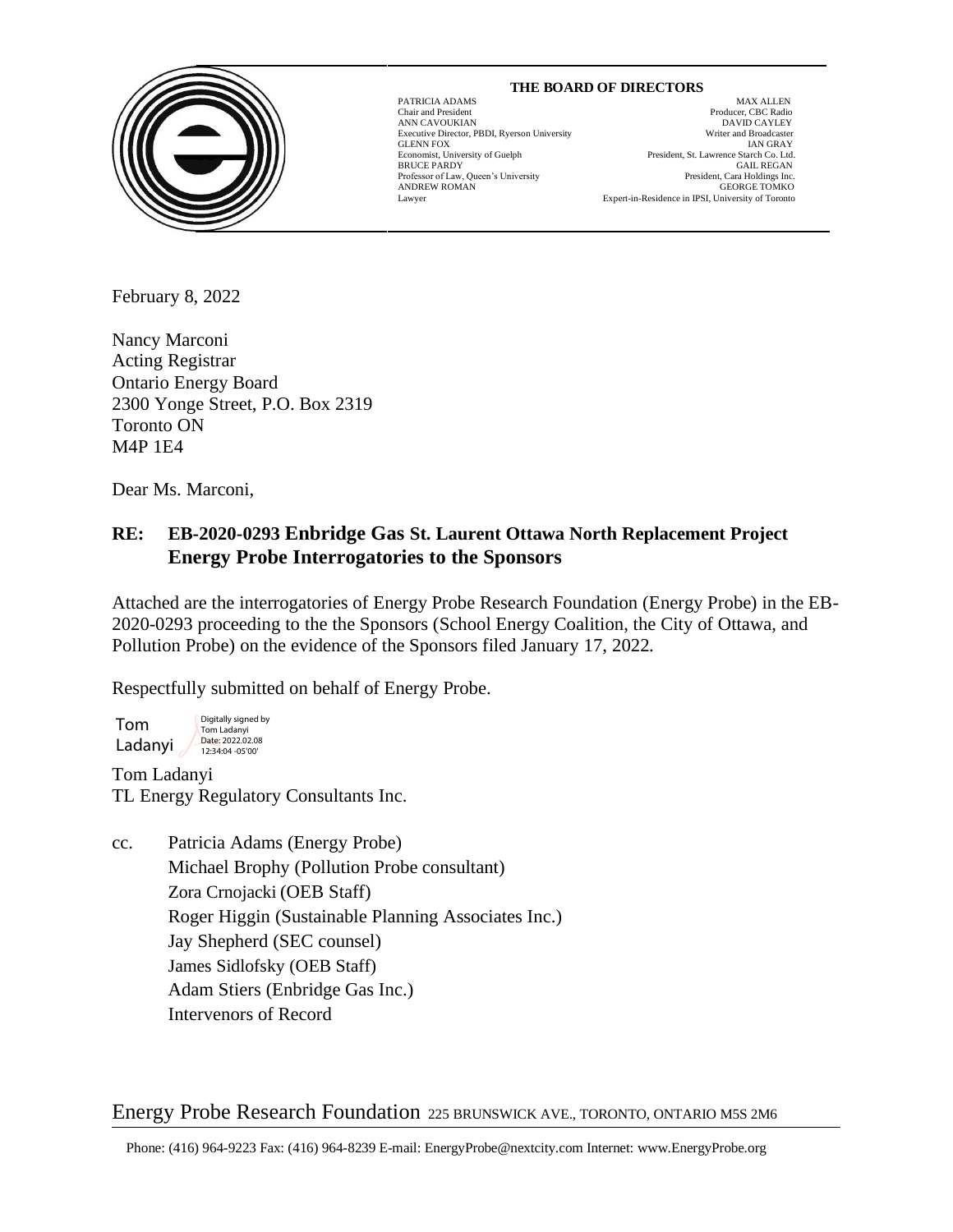**EB-2020-0293**

#### **ONTARIO ENERGY BOARD**

**IN THE MATTER OF** the Ontario Energy Board Act, 1998, S.O. 1998, c. 15, (Schedule B) (the "Act");

**AND IN THE MATTER OF an Application by Enbridge**  Gas Inc. for an order granting leave to construct in the City of Ottawa, under section 90 of the Act.

**AND IN THE MATTER OF an Application by Enbridge**  Gas Inc. for an order approving the forms of Working Area Agreement and Transfer of Easement agreement, under section 97 of the Act.

**Enbridge Gas Inc. Leave to Construct Application: St. Laurent North Ottawa**

**Energy Probe Research Foundation Interrogatories to the Sponsors (City of Ottawa, Pollution Probe, and School Energy Coalition)**

**February 8, 2022**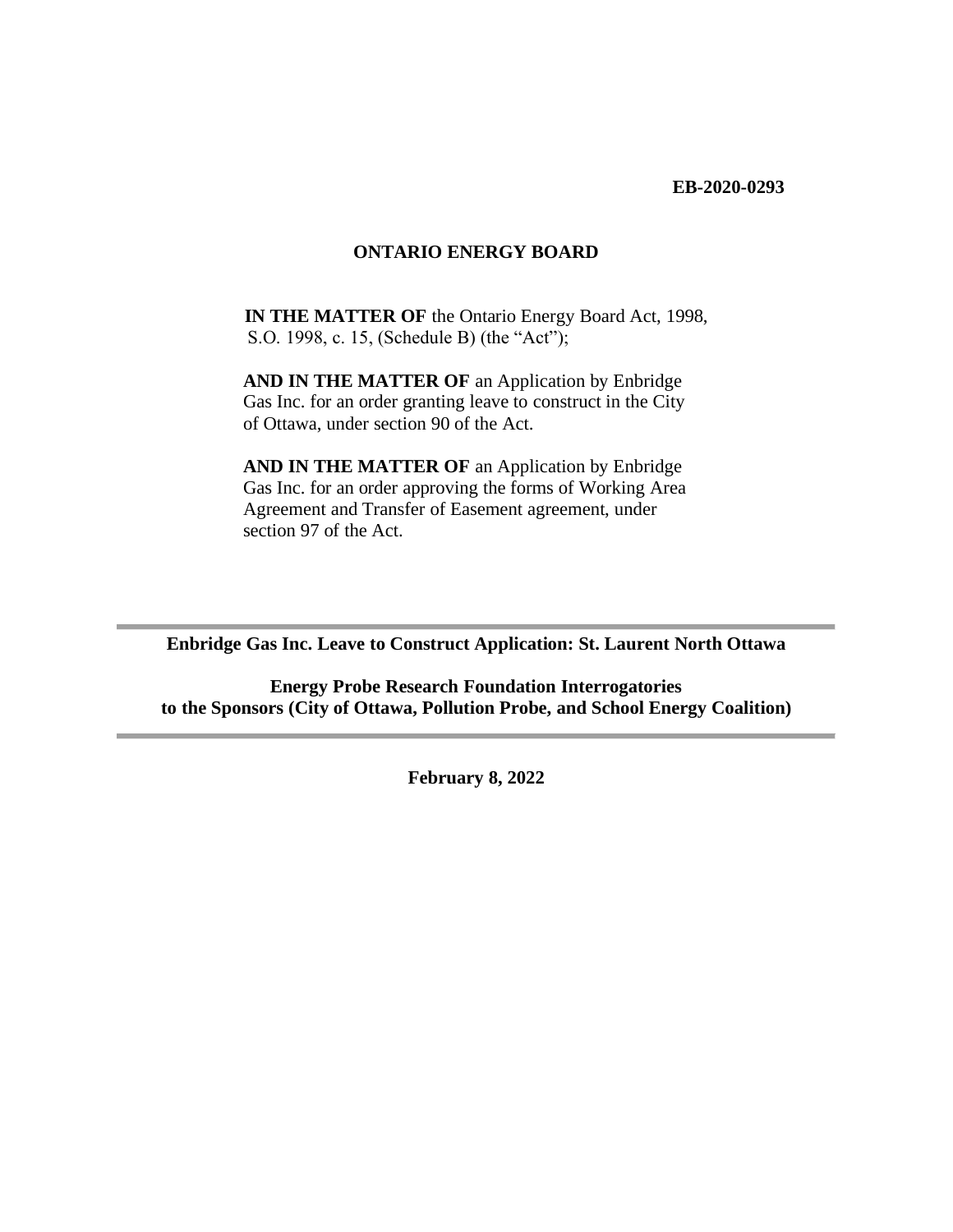**Reference:** Sponsors' Evidence, page 3 and OEB Section 90 Issues List **Preamble:** Energy Probe would like to understand the purpose of the Sponsors' evidence and its relevance to the issues in this proceeding.

- a) Are the Sponsors' aware of the Issues List for Leave to Construct applications under section 90 of the OEB Act? If the answer is yes, please identify the issue or issues that the Sponsors' evidence deals with. If the answer is no, please explain why not.
- b) What are the Sponsors asking the OEB to decide in this case? Please provide reference to the specific approvals requested by Enbridge in its Leave to Construct application under sections 90 and 97.
- c) What is the position of the Sponsors on the use of natural gas by residents of the City of Ottawa? Specifically, do the Sponsors believe that Ottawa residents should be prohibited from using natural gas by some future date? If the answer is yes, what is that date. If the answer is no, please provide the annual volume of natural gas that Sponsors believe residents of Ottawa should be allowed to use for the foreseeable future.

## **Sponsors-1.1-Energy Probe-2**

## **Reference:** Sponsors Evidence, page 4

**Preamble:** *"It aims to reduce corporate city of Ottawa emissions to zero by 2040 and community wide emissions – that is, emissions from all entities within the City of Ottawa - to zero by 2050. Translating those GHG reduction targets to natural gas usage reductions means that, by 2050, renewable natural gas is expected to provide approximately 12% of the city's energy requirements, versus the 50% which is provided by fossil derived natural gas currently."*

- a) Please explain what is meant by the term "all entities within the City of Ottawa".
- b) Please explain what in Sponsors' understanding is "renewable natural gas", how and where will it be produced and delivered to customers. Please explain if the existing system of distribution pipelines in the City of Ottawa owned by Enbridge Gas will be used.
- c) Is renewable natural gas pure hydrogen? If the answer is yes, will it be necessary to convert appliances and equipment that currently burn natural gas to enable them to burn pure hydrogen? If the answer is no, please explain why not.

## **Sponsors-1.1-Energy Probe-3**

**Preamble***: "Most prominent in these changes is the Cliff St heating and cooling plant, which is located in the St. Laurent area. At this location, conversion of the heating systems from steam to hot water is projected to reduce GHG emissions by 87% by 2025, with almost all of this reduction coming from reductions in natural gas use."*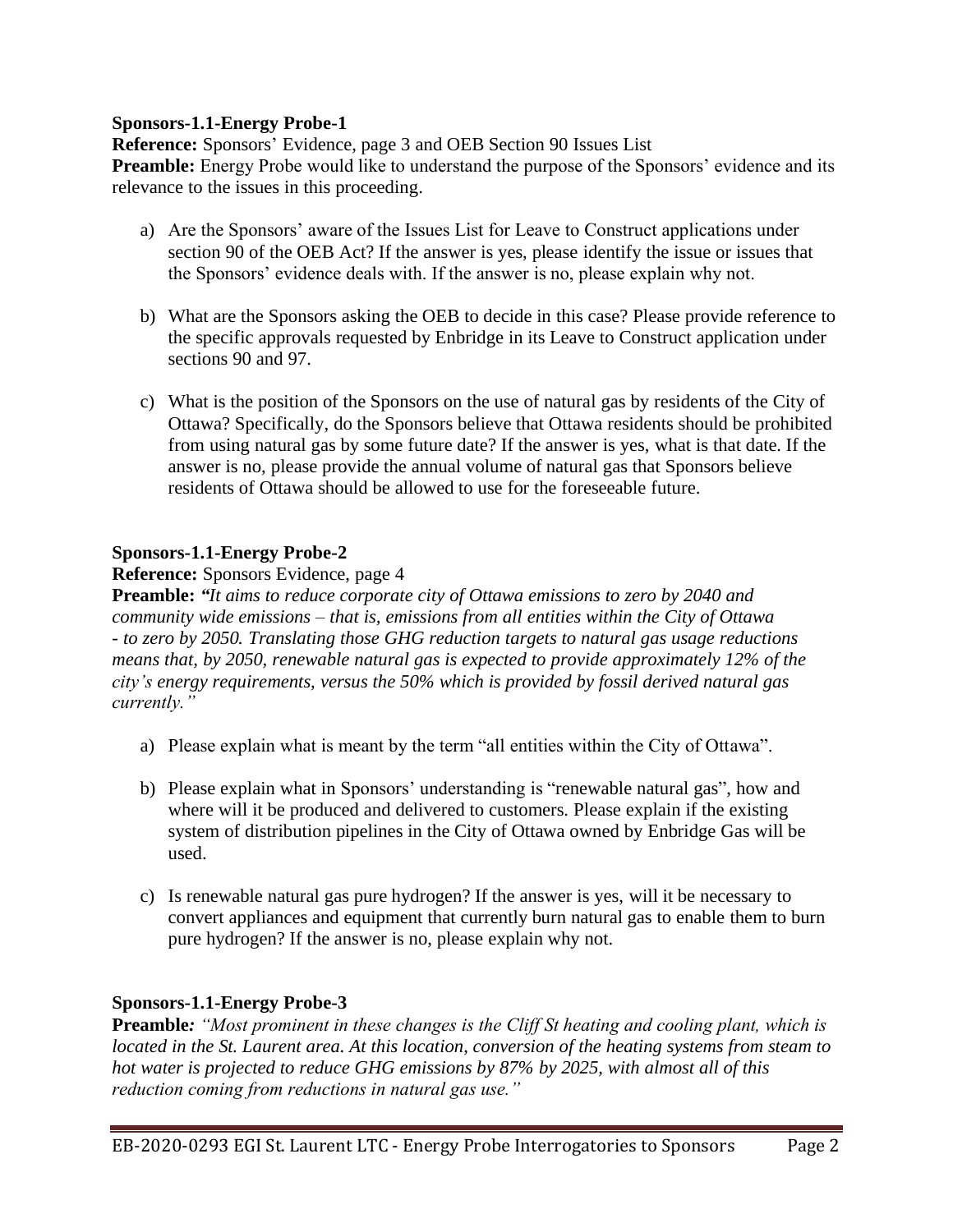- a) What is the current peak energy output of the Cliff St. heating and cooling plant?
- b) Will the peak energy output be the same after conversion? Please explain your answer.
- c) Will natural gas be used by the Cliff St heating and cooling plant after conversion from steam to hot water? If the answer is no, please explain what source of energy will be used to heat the water. If the answer is yes, what annual volume of natural gas will be used after conversion?

**References:** Sponsors Evidence, pages 4 and 5

- a) What was the total number of residential and commercial buildings in the City of Ottawa as of January 1, 2020? Please give the number of each category.
- b) What was the number of residential and commercial buildings in the City of Ottawa that used natural gas for space heating and for water heating respectively as of January 1, 2020?
- c) How many residential and commercial buildings were converted from natural gas for space and water heating to other sources of energy for space and water heating between the following:
	- i. January 1, 2020, and December 31, 2020, and
	- ii. January 1, 2021, and December 31, 2021?
- d) Of the buildings identified in response to question c, how many were converted from natural gas to heat pumps during 2020 and during 2021 respectively?
- e) What are the "non emitting resources" for water heating how many buildings were converted to these resources for water heating during 2020 and 2021 respectively?
- f) Did any buildings that were converted from natural gas to other forms of energy for space and water heating retain natural gas as backup or for other uses such as cooking?
- a) What is the total number of schools in the City of Ottawa? Of that number how many used natural gas for space and water heating as of January 1, 2020?
- b) Have any schools converted from natural gas to electricity during 2020 or 2021. If the answer is no, please explain why not. If the answer is yes, please provide the names of the schools that have converted and indicate if they have had their gas connection removed. Also please identify the energy source that has replaced natural gas.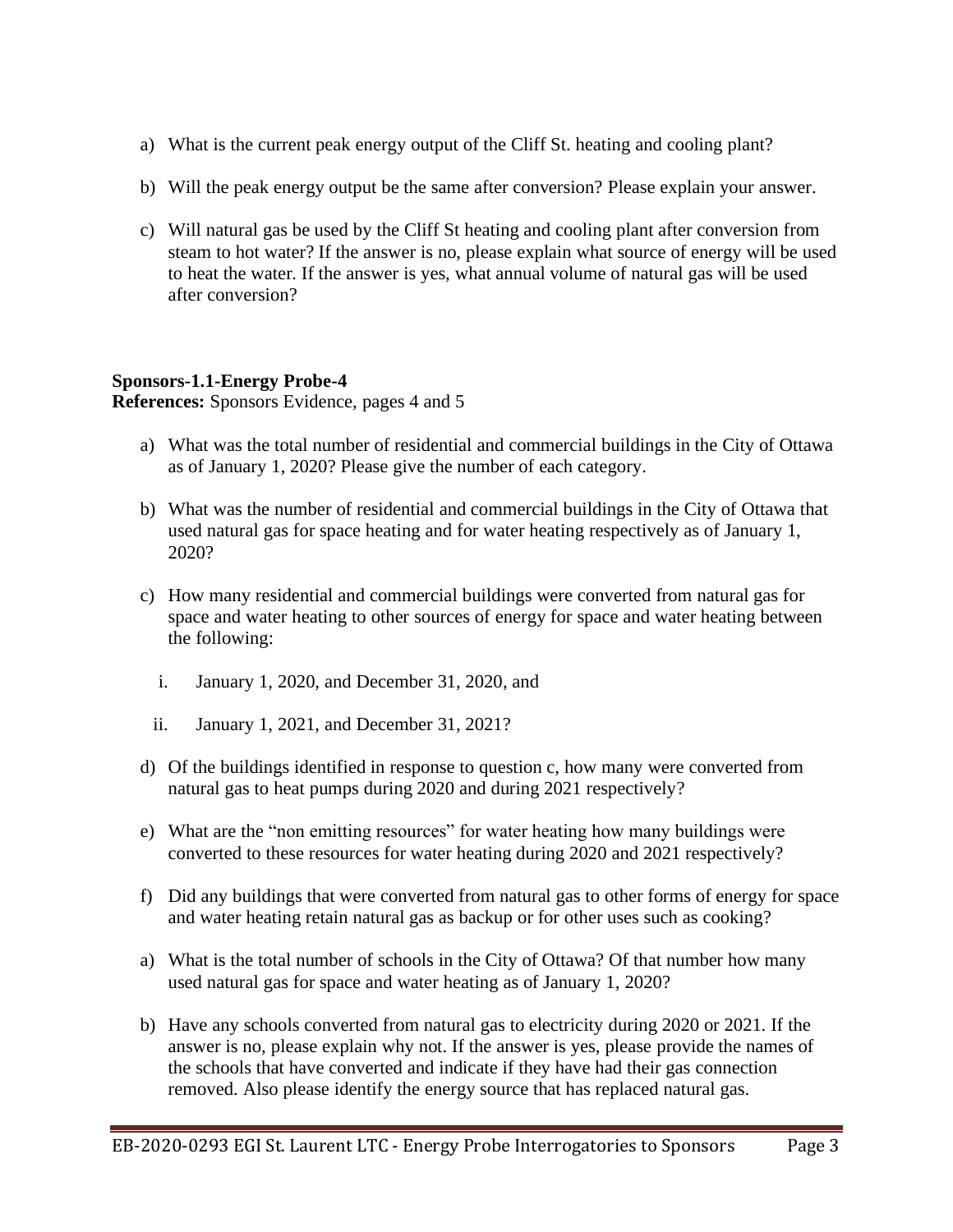**Reference:** Sponsors Evidence, page 6

**Preamble***: "In long run the City of Ottawa has identified and adopted 39 GHG reduction programs in order to achieve the 100% reduction objective. Among the top five actions include retrofitting residential buildings, which includes retrofitting pre- and post-1980 homes, low rise residential and apartment building heat pumps buildings, and retrofitting commercial buildings, which includes retrofitting commercial, office, residential buildings and commercial building heat pumps."*

- a) Please specify the time period referred to "in the long run".
- b) Please explain what is meant by the 100% reduction objective.
- c) Apart from age, what is the difference between pre- and post-1980 homes?
- d) How many commercial buildings now have heat pumps and why do they need to be retrofitted?

## **Sponsors-1.1-Energy Probe-6**

**Reference:** Sponsors Evidence, page 8

**Preamble:** *"Within the area serviced by the St. Laurent Pipeline, OCH operates 78 buildings consisting of 5,974 units. The total current consumption of natural gas by these units is 7,924,281, and OCH expects to reduce that to zero by 2040 through aggressive implementation of its current plan."*

- a) How many of the 78 buildings have been converted from natural gas for space and water heating to another source of energy for space and water heating? If the answer is none, please explain the reasons. If the answer is some, please provide the number of buildings and describe the energy sources and the cost of energy compared to natural gas.
- b) Will the buildings that are converted to other sources of energy retain natural gas as backup or will they be completely disconnected from the gas distribution system?
- c) What are the units of the 7,924,281 number?
- d) Please describe what is meant by "aggressive implementation".

## **Sponsors-1.1-Energy Probe -7**

**Reference:** Sponsors Evidence, page 8, "Natural Gas Usage Projections" graph

a) What are the units of natural gas usage shown in the graph? If they are not in units of volume, please convert them to volume units such as m3.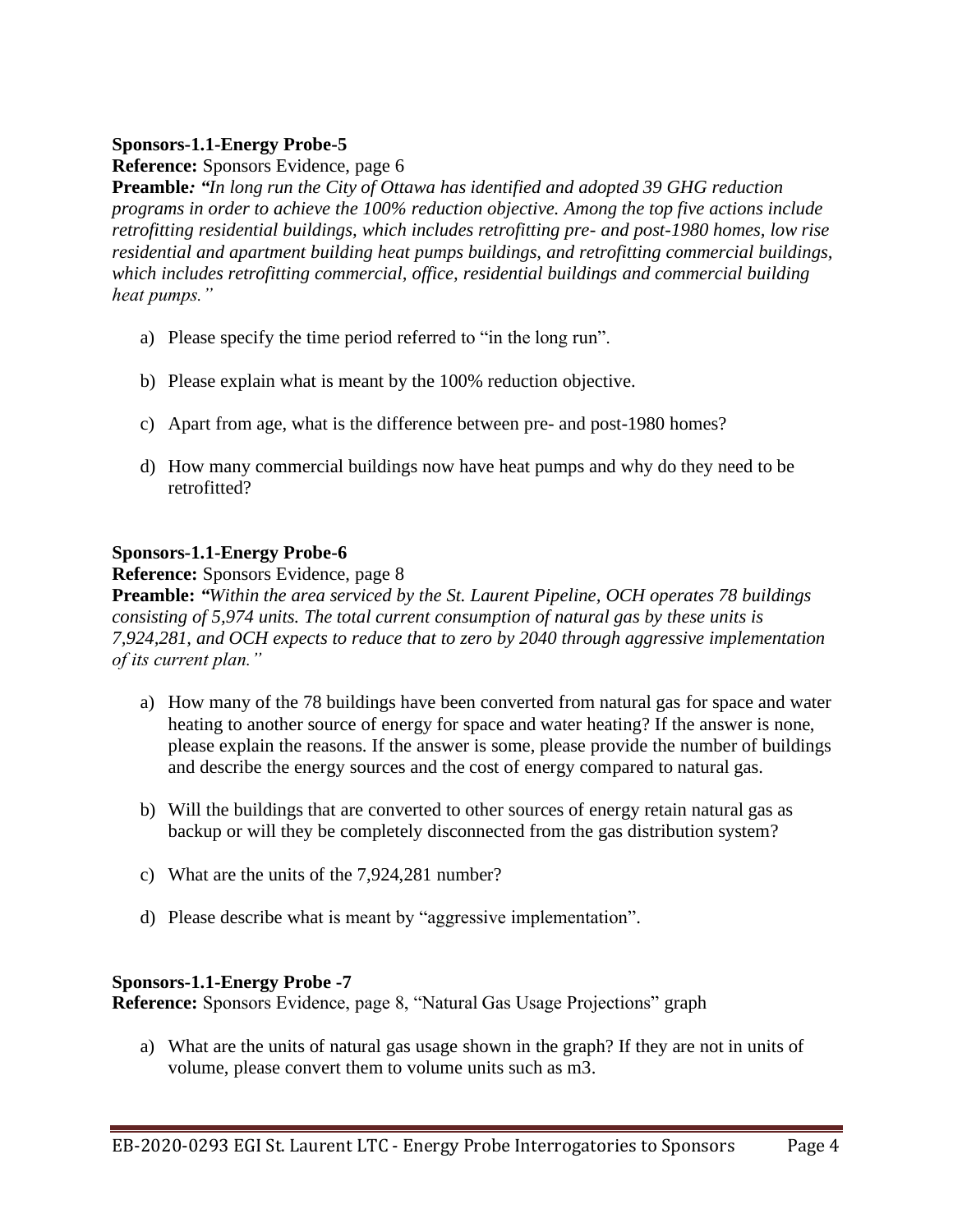- b) Does the graph represent annual total natural gas consumption of all buildings in the city of Ottawa? If the answer is no, please explain.
- c) What is the source of information presented in the graph?
- d) What volume reduction in natural gas usage was achieved during 2020 and during 2021 on a weather and COVID normalized basis?
- e) Please describe the weather and COVID normalization methodology used by the City of Ottawa in its analysis of energy use?
- f) Please file a graph of Electricity Usage Projections of the City of Ottawa over the same period.

#### **Reference:** Sponsors Evidence, page 9

**Preamble:** *"There are places where we don't know what the specific solution will be, or we know the possible solutions but not how to finance the cost. On the other hand, it is the City's plan to get there anyway, and over the past decade we have demonstrated that we can meet and exceed the goals we have set, despite the challenges."*

- a) How many residential and commercial buildings are expected to convert from natural gas to electric space and water heating during the City's plan forecast period per year and in total?
- b) Why should the OEB have confidence in the City's plan if the possible solutions and financing are not known?
- c) Please confirm that the City of Ottawa is proceeding with its plan no matter what the cost to City's taxpayers and energy users? If the answer is yes, please describe how the city has informed its residents that it is proceeding with a "cost is no object plan". If the answer is no, please provide the upper limit on the cost of the plan that would cause the City of Ottawa to abandon it.

#### **Sponsors-1.1-Energy Probe – 9**

**Reference:** Section 2.1.4 "Energy Security and Resiliency, page 107 **Preamble**: *"Managing the uninterrupted availability of energy sources at an affordable price is fundamental to ensuring sustainable development, as well as protecting the well-being of residents and the bottom line for businesses."*

a) Please explain how the City of Ottawa is managing the uninterrupted availability of energy sources at an affordable price.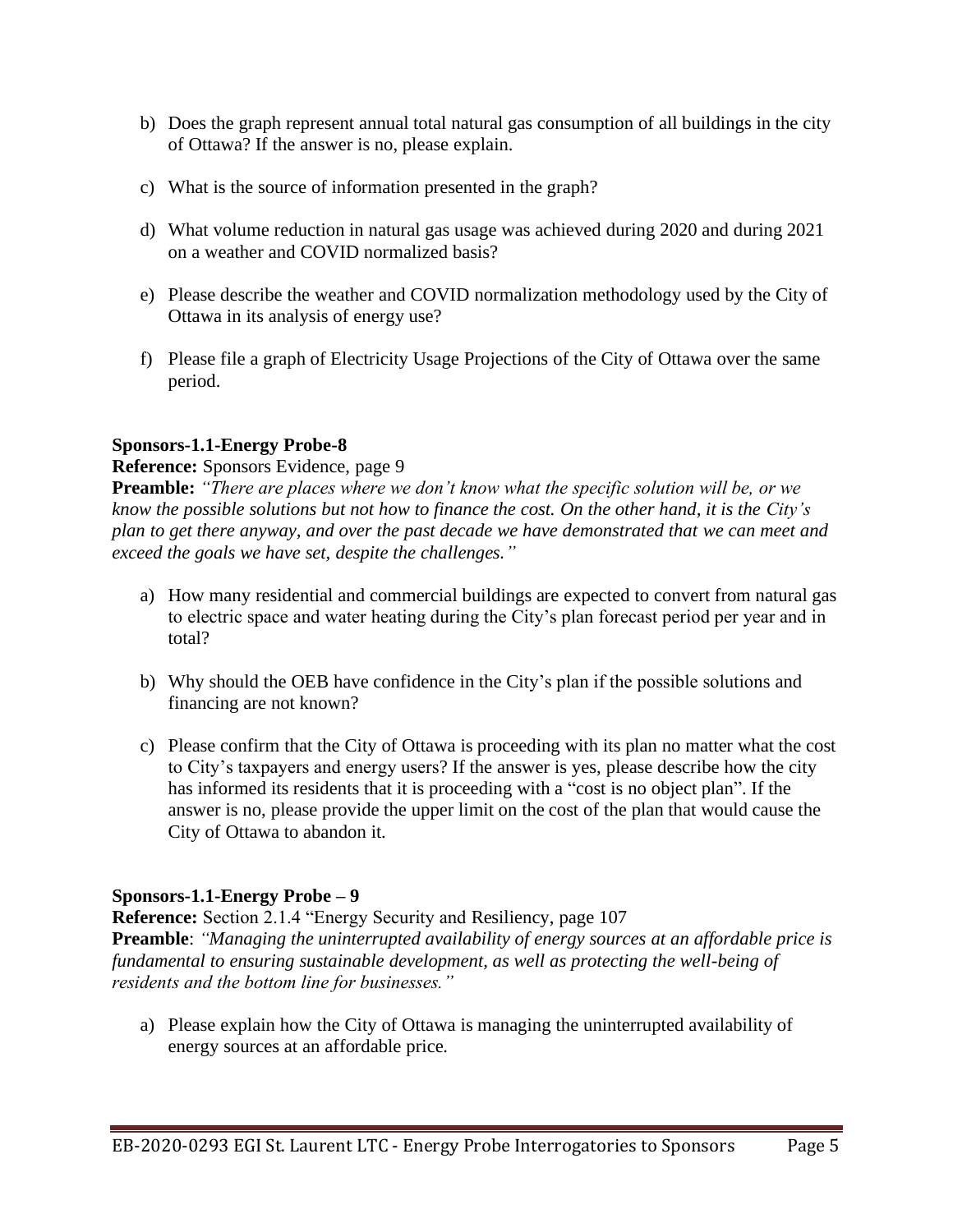b) Do the energy sources include natural gas? If the answer is no, please explain why not. If the answer is yes, please explain how the City of Ottawa is ensuring uninterrupted availability of natural gas at an affordable price.

# **Sponsors-1.1-Energy Probe-10**

**Reference:** Section 2.1.4 "Energy Security and Resiliency, page 107, **Preamble:** *"By diversifying local renewable energy sources, Ottawa decreases its reliance on the unpredictability of energy supply from outside the city boundary while boosting local economic growth."*

- a) Please explain the concern of the City of Ottawa regarding the unpredictability of energy supply from outside the city boundary.
- b) Would construction of the St. Laurent Ottawa North Replacement Project increase or decrease unpredictability of energy supply?

# **Sponsors-1.1-Energy Probe-11**

**Reference**: Section 4.5.4 "Achieving 100% Scenario", pages 135-136

**Preamble:** *"The model projects that making the local electricity supply zero emission could contribute roughly 8.5% of total GHG emission reductions required to achieve the 100%scenario. To realize this target, electricity would need to become the dominant energy source, supplying 88% of the total energy required in Ottawa. As a result, the electricity supply will need to increase by 127% and the local electricity supply will need to become entirely emission free, even with significant increases in electricity use for the electrification of transportation and heating. This kind of energy transition is only possible if conservation and efficiency in the building and transportation sectors greatly reduces energy demand in concert with a move to electrification. As electricity demand is expected to increase over the next 30 years, discussions with Ottawa's local distribution companies, the Independent Electricity System Operator and the Ontario Energy Board, are already underway. Proactive demand forecasting and frameworks to allow more distributed energy resources are being explored. The model indicates that the minimum results required to meet the 100% scenario under the electricity sector are:*

- *Solar photovoltaic (PV) reaches 1,060 MW by 2050 (approximately 36 km2 of solar PV mostly on rooftops)*
- *Wind generation reaches 3,218 MW by 2050 (approximately 710 large scale turbines)*
- *310 MW of local energy storage by 2030 and 612 MW by 2050 (122 large shipping containers of lithium batteries) approximately."*
- a) Please list the current energy sources used in the City of Ottawa giving percentage of each source and the explanation how the percentages were derived.